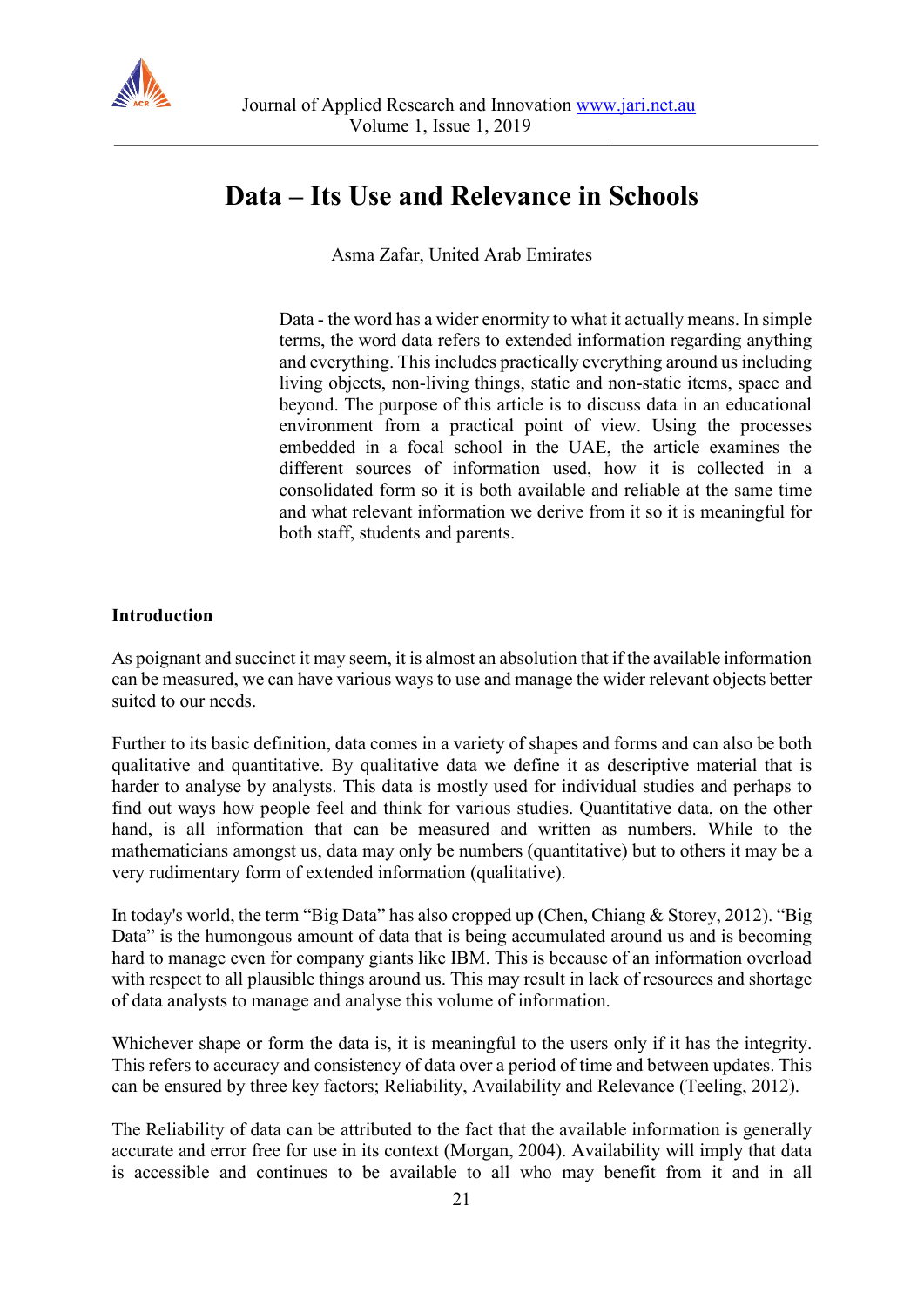

circumstances ranging from normal to crisis situation (Mullins, 2013). As for relevance, the data needs to be relevant to the purpose it is required for. It should be able to solve a problem or help find a solution for the issue (Suer, 2016).

Given these brief definitions, when referring to schools specifically, the data relates to many varied aspects including students, staff, parents, resources (both moveable and immovable), transport, and buildings. In order to have the data sorted in a usable way for teachers and administrators, there are six main stages namely collection, preparation, input, processing, output and interpretation and storage. These six stages are implemented via four key steps before the data is analysed (Harris, 2013). They are:

- *Identification of storable information:* When information is the focal point, the first step is to identify the objects we want to procure and store data for.
- *Definition of processes for storage and backup:* After identification, the necessary processes need to be in place for storing this information.
- *Retrieval*: The third step is to retrieve that data when needed
- *Backup and recovery:* This often-neglected step is important in case of a disaster and there is a need to recover data

For as long as record keeping dates back, storage of data and relevant information has been a key process in all organisations whether big or small and has a long history of evolution (Khan Academy, 2017). Even when data was not stored electronically, bookkeeping and ledger records were used for keeping pertinent information intact in physical files, registers and folders.

In recent times, (and given the explosion in technology and internet accessibility) this process has become more advanced where companies have huge data servers connecting all computers within the organisation via a network thereby storing a majority of the data on the server. Similarly, there are backup servers usually kept off site (ie cloud technology) to recover the data in case of an emergency/hazardous or disastrous situation.

The need for keeping vital data intact and available has always been of paramount importance but has become more urgent due to the plethora of information we are receiving all the time from a wide range of sources. In today's data-driven society, the tasks for data analysts has become arduous in many ways because they have to determine the meaningfulness of data within that big chunk comprising of miscellaneous information and often containing irrelevant pieces of information.

# **Processing and Storage of Data**

*"In God we trust, all others must bring data."* W. Edwards Deming

*"If we have data, let's look at data. If all we have are opinions, let's go with mine."* Jim Barksdale

# **Brief History**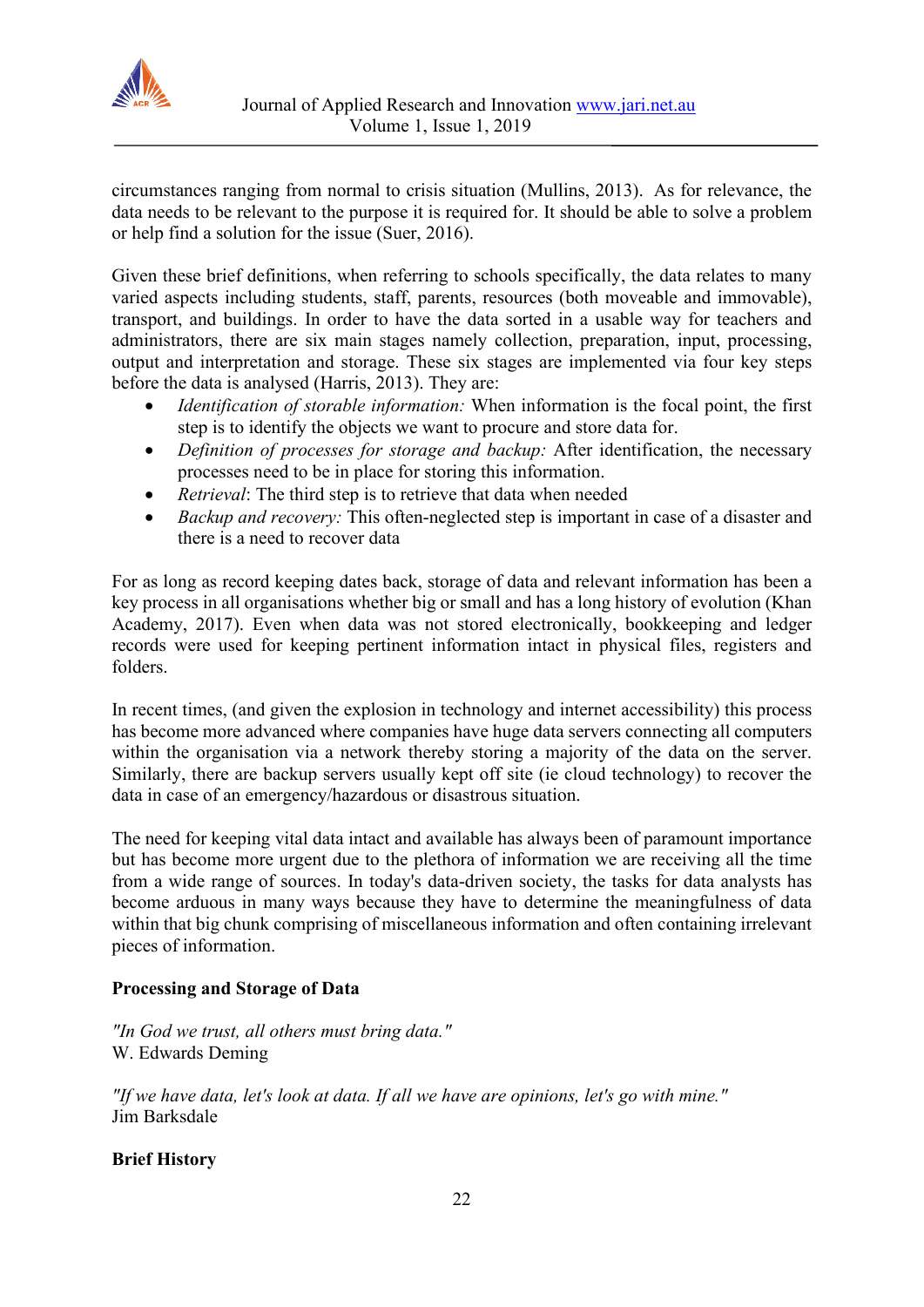

Amusing as these quotes may seem, they are more meaningful than a vividly worded paragraph on data. Both of these quotes signify the importance of apt data and how helpful it can be in drawing fact based conclusions.

There is no doubt that data is vital to any organisation and the focal school exampled herein is no exception. The process of storing data electronically at the focal school began in 2008 where all the library and other resources were electronically catalogued to have a categorical inventory which could inform about future resourcing requirement. Since then this process has only become more refined and robust because we have also moved forward in our understanding of the importance and usage of data. The early days of our administration began with vital student information being recorded in Excel sheets. The majority of this information was still kept on physical files. Gradually attendance data for the entire school was transferred as a soft record for better analysis and management. At the same time assessment data sheets were designed and made available to staff for relevant input for English, Math, Science, Music and ICT.

## **Current Process**

As the school enrolment increased and with the move to our current facility, the need for redefining this process arose. It was evident that recording all the relevant information on Excel sheets was not enough to meet the increasing needs of all staff members. The data needed to be decluttered, aligned to suit everyone's needs from teaching staff to administration to accounts. Initially, this data was stored on Google drive which is our main source for collaborative tasks to date. The school decided to invest in a Management Information Systems (MIS) for this purpose. Since March 2016, the school transferred the majority of our school student data to the MIS for our school. This process has helped crease out many irregularities and discrepancies in terms of data availability to stakeholders.

#### **Processing of Available Information**

The information available via our MIS system entails itself to be useful for:

- 1. Admissions
- 2. Attendance
- 3. Student information for the whole school
- 4. Timetables

In addition to the above, and since the beginning of the 2015/2016 academic year, the school started to use Google Drive as a major form of a collaborative work environment. Despite using the MIS for our majority student driven data and day-today management, the drive is used for recording and collection of assessments data and end of term reports to parents. The reason for using the cloud or the drive for this purpose is that all assessment and reports related documents need input from a number of staff members and drive provides a very quick, reliable way of achieving this task where no overheads are involved in terms of hardware and new up to date software requirements.

In the following section, the data analyses process will be explained which includes:

- a. Assessments Analysis
- b. Other Data Analysis
- a. Assessments Analysis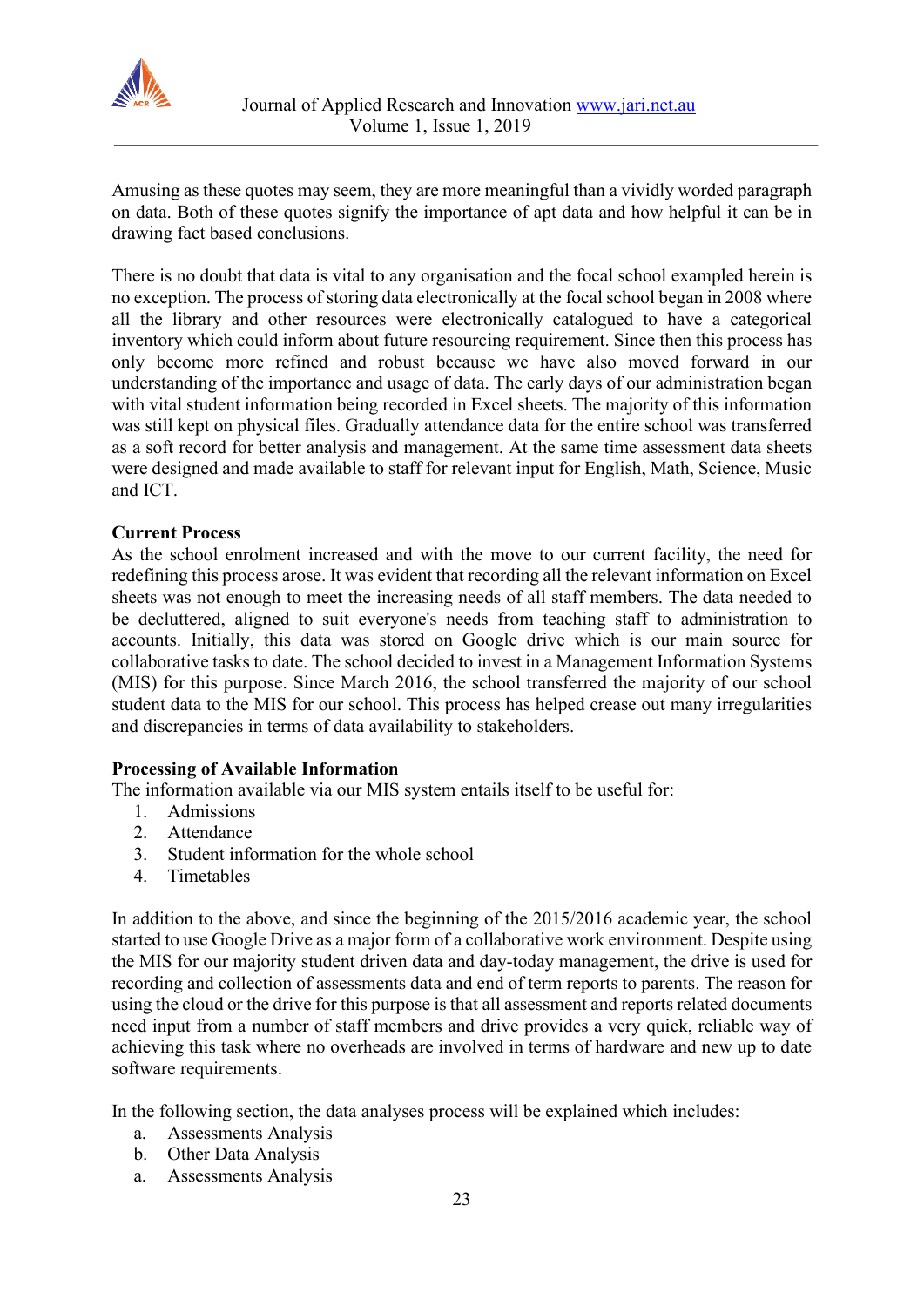

As stated assessment data is required to be analysed by data teams and the relevant analysis needs to be passed on to the relevant teaching staff in order to align their teaching to the learning needs of the students. In the focal school, to support the school strategic plan, different categories of assessment data is collected and stored in the drive. Being a collaborative tool, relevant staff can access and support the analysis process.

Below is a brief description of various types of assessment data stored and recorded for analysis used at our school.

## **Kindergarten (KG) Baseline Assessment Data**

Our KG baseline data is recorded for both English and Arabic by teachers on predefined templates in cloud storage thrice in an academic year. This data is analysed to check on student progress in term 2 and term 3 as compared to the previous term. The analysis is then shared with the teachers to see if the progress is consistent. The analysis also confirms if the Individual Education Plans defined for students with special education needs are effective or need alteration to secure improved teaching and learning levels.

## **KG Reading Data**

Reading assessments information is also recorded by teachers for all three terms for both Kindergarten 1 (KG1) and Kindergarten 2 (KG2). Admission assessment data indicates that students joining our school for the first time in KG1, start from a very basic level but as the year progresses, the attainment levels rise more so in KG2 then in KG1.

#### **Elementary School (ES) Reading Data**

Grade 1 to Grade 5 have a robust system of diagnostic tests in place for reading whose information is again recorded on the drive on predefined assessment recording templates. The data is recorded on cloud storage for the various tests that students take three times a year. The process of analysing starts as soon as the data is available for the first series of assessments. The data analysts look into the all relevant information to deduce best possible judgments for student course of action. The results of this analyses are then shared with teachers. Reading groups are created and staff allocated to the English lessons so informed learning can take place for all students.

#### **ES Writing Data**

Writing tasks are set for students four times a year; one when student begins the school year and then once in each term. Like reading data, writing results are also recorded onto our cloud storage on the drive. Once the results are available for at least two assessed writing tasks, this data is analysed and students are subjected to increasingly challenging writing exercises suited to their needs.

#### **ES Math Data**

Grade 1 to Grade 5 students take multiple pre and post unit tests during the whole year ranging from two or more in each term. Once the results are gathered for a unit for pre and post tests without even a detailed analysis, the subject teacher is able to identify the areas where different students are struggling or have excelled. This helps the teacher guide his/her teaching to stay focused on areas which need more attention than others. This data is further analysed by the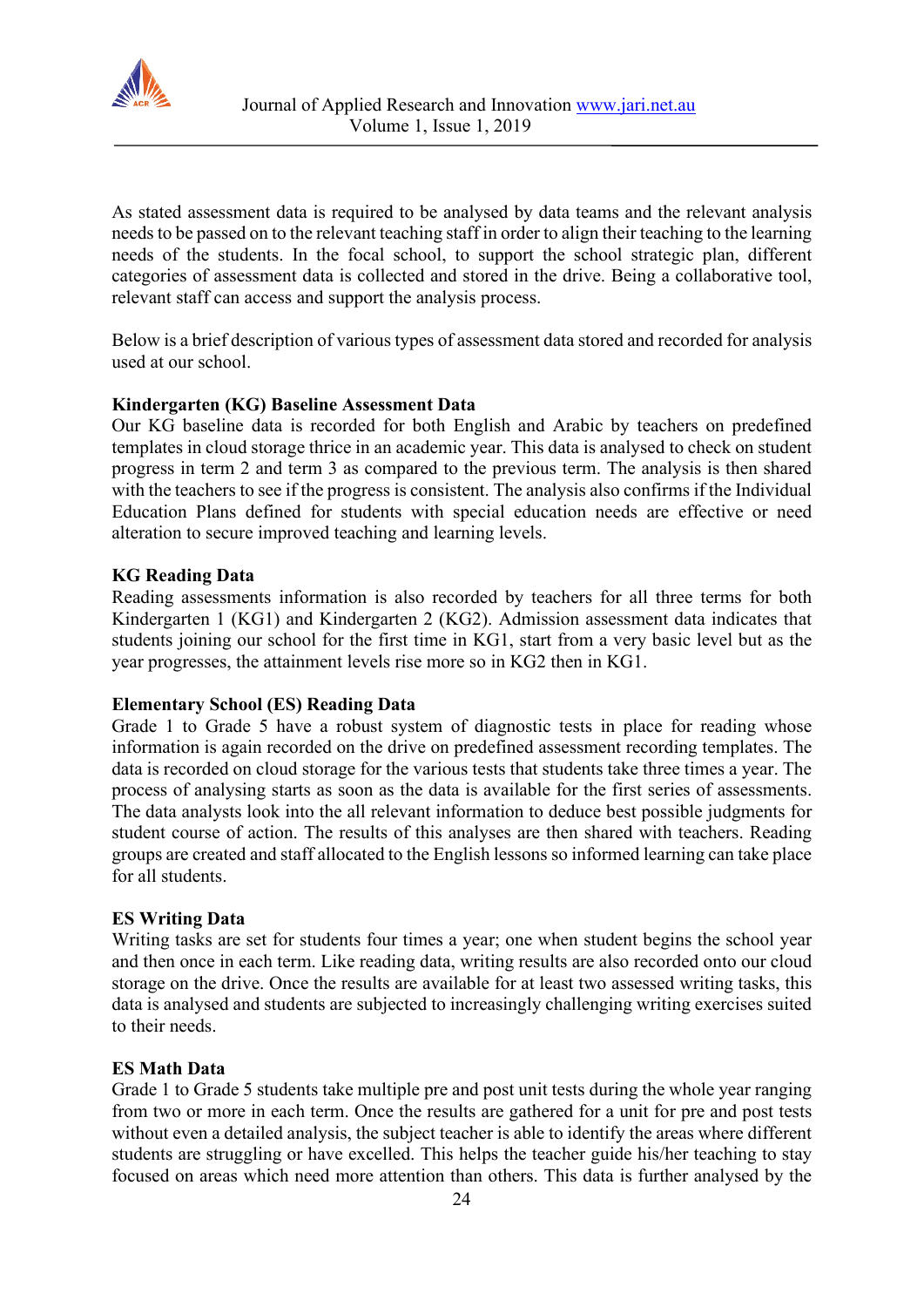

data team to find progress rates and average scores for the unit tests identifying which units have been most excelled to those which need more attention in terms of teaching methodology.

## **Reports Subject Data**

Another important type of data that has recently become a part of our analyses and recording is our report card data. During the data analysis process this year, considered reflections were made to find out in detail how to actually measure student progress and attainment. Report card data is only one of the most important pieces of information that we actually share with parents since most diagnostic data analyses are targeted at guiding teaching and learning only. For parents and other critiques, report card data is most relevant as it clearly shows student progress/regress. Therefore, it was decided to have this data tracked and analysed from term to term in order to meet the following two objectives.

- To measure progress between the terms (for various subjects and to observe if it is a progressive trend)
- To measure the rate of progress between the terms and from the first term to the last term (to find if an acceptable to good level of progress has been made between the terms and during the whole year)

It is also one of our main sources of identification and progress and tracking of our Middle School (Grade 6 - Grade 8) student body. The subject areas covered within this data type are English, Math, Science, Social Studies, Art, Music, PE, Arabic, Islamic Studies, UAE Social Studies, Design Technology and US Social Studies.

## **Arabic, Islamic Studies and UAE Social Studies Data**

With a student body of 90% native Arabic speaking, it is imperative for the school that Arabic and related studies data is carefully recorded and analysed in a timely fashion to identify any instructional gaps and put a purposeful teaching plan in place without wasting a lot of term time. The students from Grade 1 onwards take diagnostic reading, spelling and writing assessments three times a year as per UAE Ministry of Education requirement for Arabic. In addition to this, two additional assessments for Islamic Studies and UAE Social Studies are undertaken each term as mandated by the Ministry of Education for these subjects. Once data is available for two terms, it is analysed. The analysis determines progress made by students between the terms, their average scores and if there is an improvement in these and then finding out how many students have exceeded, met or are below their grade level expectations.

#### **MAP Data**

MAP (Measure of Academic Progress) by NWEA tests are standardised adaptive tests that are widely used in North America and schools in an international context like our school. Students can take MAP for reading, math, language and science from K - 8. MAP scores are based on Rasch UnIT (RIT) scores. These scores are same regardless of the age and grade of the student. RIT scale is used as an achievement scale which is accurate, is at regular intervals and shows growth over time (NWEA, (2017)). Students have been taking these tests since 2010, thrice a year. After the tests are taken, the results are available through a variety of quantitative reports based on means, standard deviations and percentile values.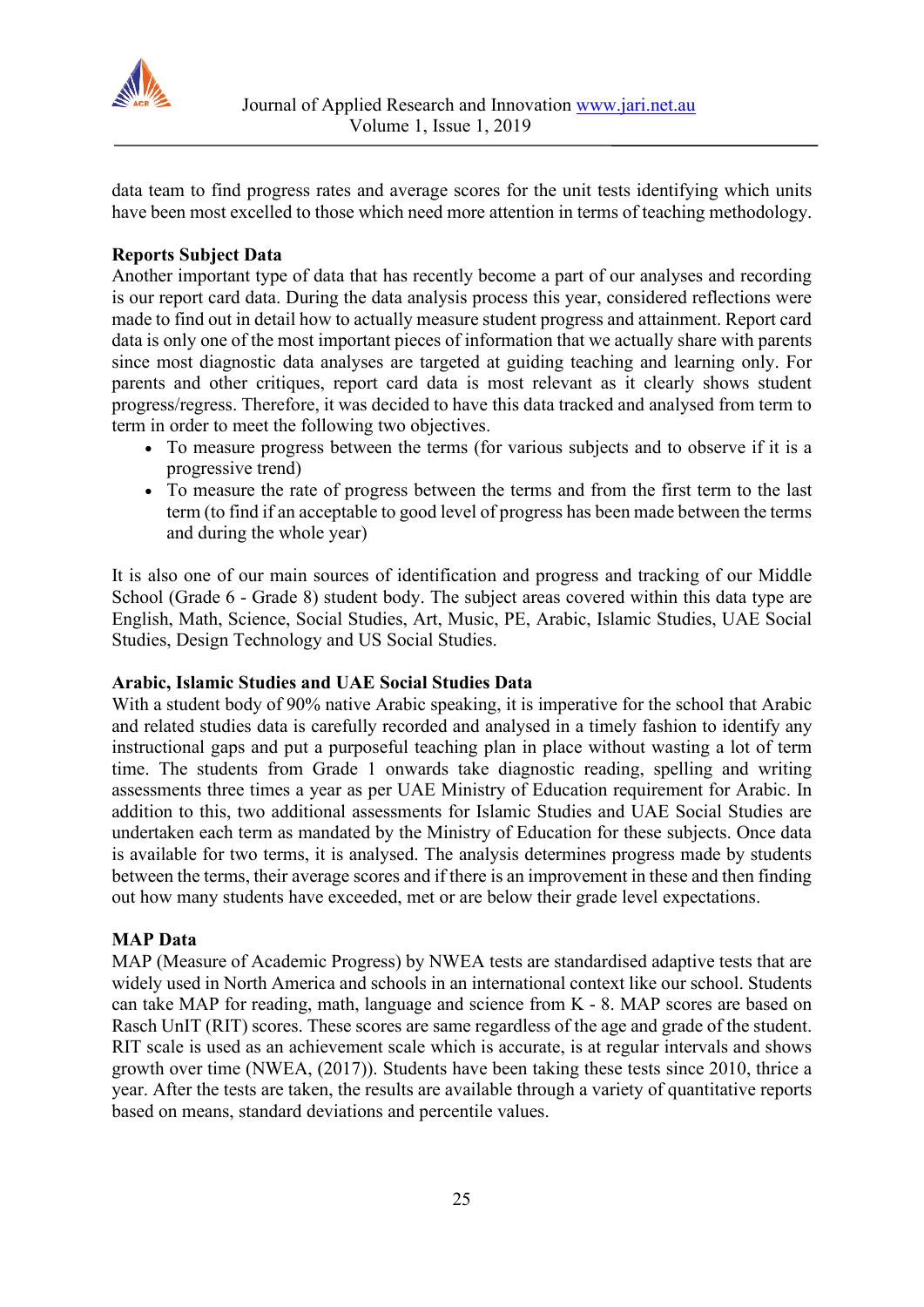



Figure 1: MAP Reading Data

There are many other reports which pinpoint to student growth quadrant and identify their targets for both long and short term. Since 2014 these reports are further analysed to measure if students have achieved their set target for the year. Figure 1 is just an example of an individual student goal setting report based on MAP data for reading (NWEA, 2017)).

#### **Grade Tracking Sheets**

A relatively new type of data collection for our school, piloted in October 2016, is the recording of information about each and every student as per the Virginia State Standards of Learning covered in each of the subjects over the three terms of the academic year. As part of the school's continuous assessment expectation, there are three further breakdowns within a single standard where the teacher records the date, evidence of assessing that standard and the grade the student may have achieved. Although this needs to be filled in quite meticulously, it pinpoints to gaps in teaching if a particular standard taught in class does not render the necessary results for the students.

Below are the various methods that have been employed in the focal school to analyse different data types from assessments, attendance to surveys and forms.

## **Methods Employed for Analyses of Various Data Types**

There are many ways to analyse quantitative data including averages or means, growth percentiles, standard deviations and range. In the focal school we employ a mix of these methods whichever may best fit the information available. This difference incurs from the innate nature of information that is pertinent to these categories. Some require summing up of strands in one term, others may require mean values and for some types of information we divide it into sub categories and then counts and averages are computed and ranges compared.

For KG data, different aspects within the baseline assessment strand are summed up for one class and then the difference between the terms are computed to identify progress. If the range of data is highly varied, it helps us find the difference in teaching and learning at a single class level. After this, these sums are averaged on each KG level and results re-plotted as bar graphs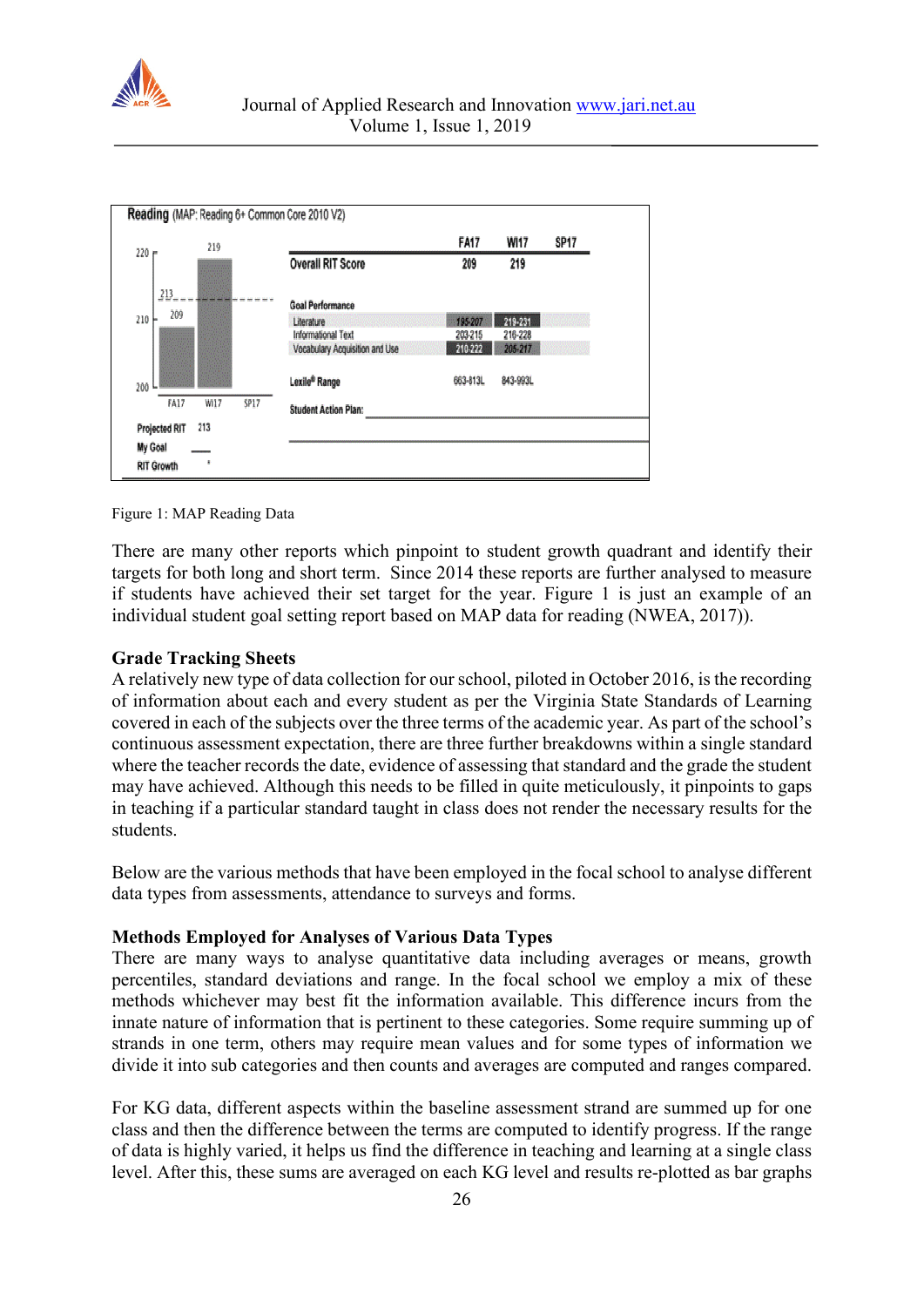

for having a visual understanding. KG reading data, on the other hand, is measured by observing the progress made at various levels and measuring the difference between the terms and then plotting it via a pie chart to see the progress.

ES reading diagnostic data is mostly analysed by enumerating various aspects and then quantifying them at individual class and grade level. This analysis is very helpful in identifying our reading intervention groups with a modified learning plan.

ES writing data is analysed by averaging various strands between different assessments, then fixing an arbitrary but logical and attainable target for each grade level and observing the progress for between the terms and the entire year.

For ES math data the analysis is done by observing the progress in the first instance between various pre and post unit tests and then averaging that progress score. These average progress scores give a very distinct picture of various units and their grasp by students.

As mentioned earlier the reports subject data is very helpful in gauging student progress between the terms with regards to direct reporting to parents. This data is recorded for each subject according to the predefined grading key and compared between terms and the rate of improvement. It is very helpful to find out which subject teaching has had most/least progress and how to improve on that.

Arabic, Islamic Studies and UAE SS data are analysed by separately extracting the number of students who have exceeded, met or are below the grade level expectation or have scored 80% or above in various term exams. Their scores as a grade are also averaged for each term to observe any progress in that. Arabic diagnostic tests are analysed by mean scores between the terms and between the first and the third term in order to find the rate of progress. Diagnostic assessment scores for reading, writing and spelling are very effective in identifying the problem areas for various aspects of the language.

As for MAP data, once MAP assessments are taken, the teachers and administrators are able to generate many different types of reports which are very helpful in doing the analysis further. The most useful report amongst these is Assessments Summary and Growth (ASG) Report, which gives meaningful information about the number of students who have met/exceeded their growth target, have progressed, have stayed the same or have declined in performance. Since RIT score is directly related to targets pertinent to that score, it is quite useful for a subject teacher to identify those areas, set individual targets and then adapt and plan their lessons to suit those students' needs.

Grade tracking sheets, once filled for various standards for a subject, provide the final grade based on those standards through an averaging computation for all the grades. This also helps the teacher in calculating an overall grade for a subject for reporting to parents, although the overall grade for a subject depends on many other aspects as well including class participation, homework and projects.

## **Trend Data Analyses**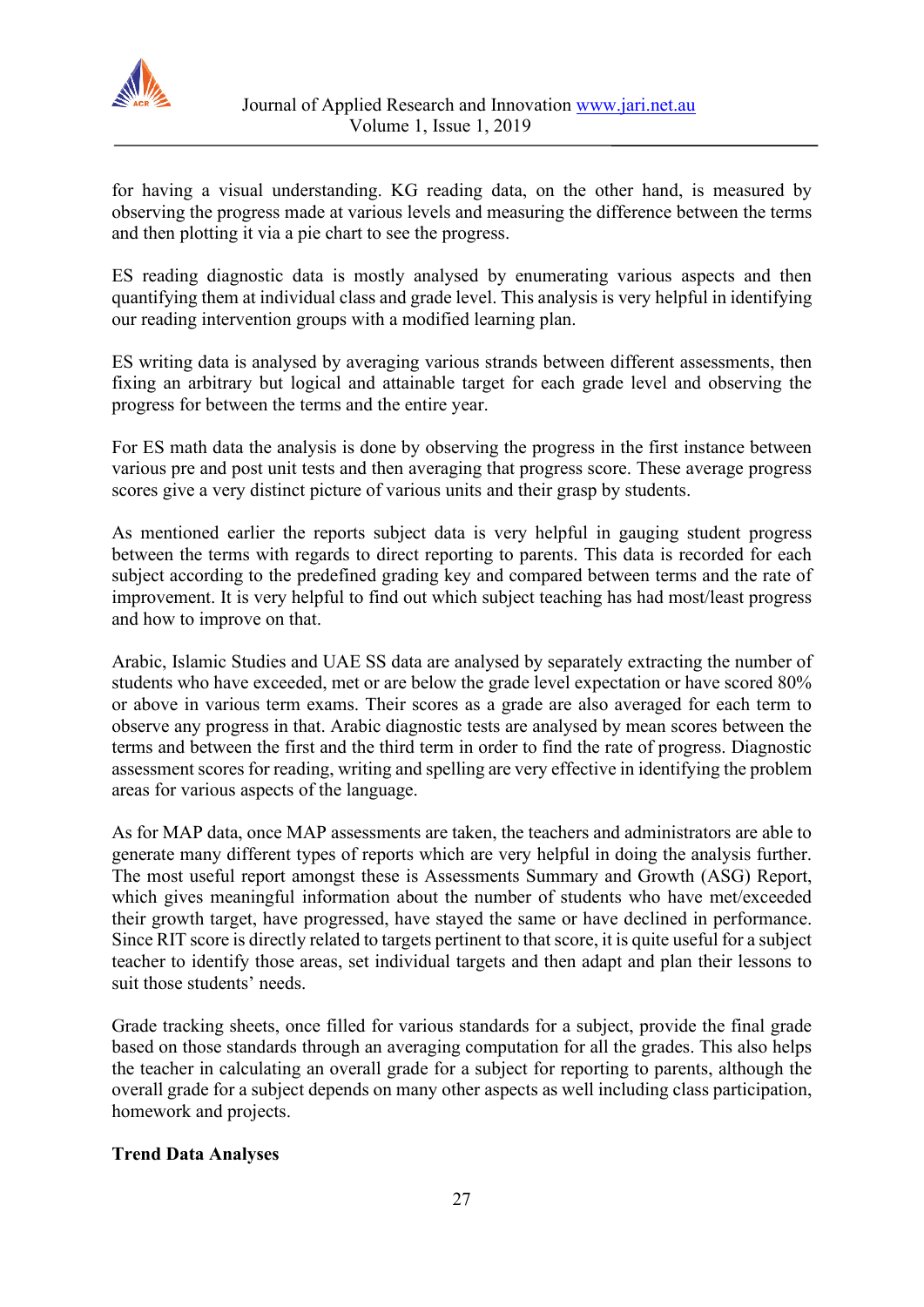

Starting from the beginning of the academic year, we have started to put together trends for last three years in all subject areas including KG data, MAP data and Arabic, Islamic Studies and UAE SS data. It needs to be noted that our student body has significantly changed from 2014 - 2015 to now with the number increasing from 227 in 2014 to 841 in 2016. Due to this, some of these trends cannot be categorised as like with like comparison but do give us an idea of why in some cases the trend is not an upward slope or vice versa.

## **Other Data Analyses**

Apart from assessment, progress and attainment data for students, below are two other types of data that we regularly analyse and share with staff, students and parents

- 1. Attendance Data
- 2. Surveys and Forms Data

#### 1) *Attendance Data*

Since attendance is directly linked with student progress, the school places a huge emphasis on improving student attendance. This is why, attendance data as collected and stored on our MIS, is analysed daily for absence reporting to parents via an SMS and on monthly, termly and yearly basis. Based on this data, we have in place strategies to promote good levels of attendance and punctuality, by rewarding students and classes on exceptional or perfect attendance and by highlighting students and classes attaining our benchmark attendance of 96% or above in our weekly newsletters and SMS to parents. Analysis of grade based data and attendance data reveal the correlation of poor attendance leading to lower grades.

#### 2) *Surveys and Forms*

Staff, parents and students are regularly surveyed for their feedback and responses on various aspects of the school environment. The results of these surveys and forms give an insight about our strategies and how well we are doing on those grounds. These results are also shared with relevant stakeholders once available and as appropriate. Even before the availability of selfanalyzing forms, the surveys' data has been analysed in stakeholders' performance data documents for our school for 2014 – 2015. Currently, this process is easier to manage and share with stakeholders due to readily available analyses of these surveys.

#### **Presentation of Data Analyses**

Most of our quantitative data analysis is presented via tables, bar graphs and pie charts. Below are examples for how we present these in the data documents for our school. Table 1 and Figure 2 show improvement in KG2 reading levels between term 3 and term 1 for 2016 - 2017 (Al Yasat Private School, 2017).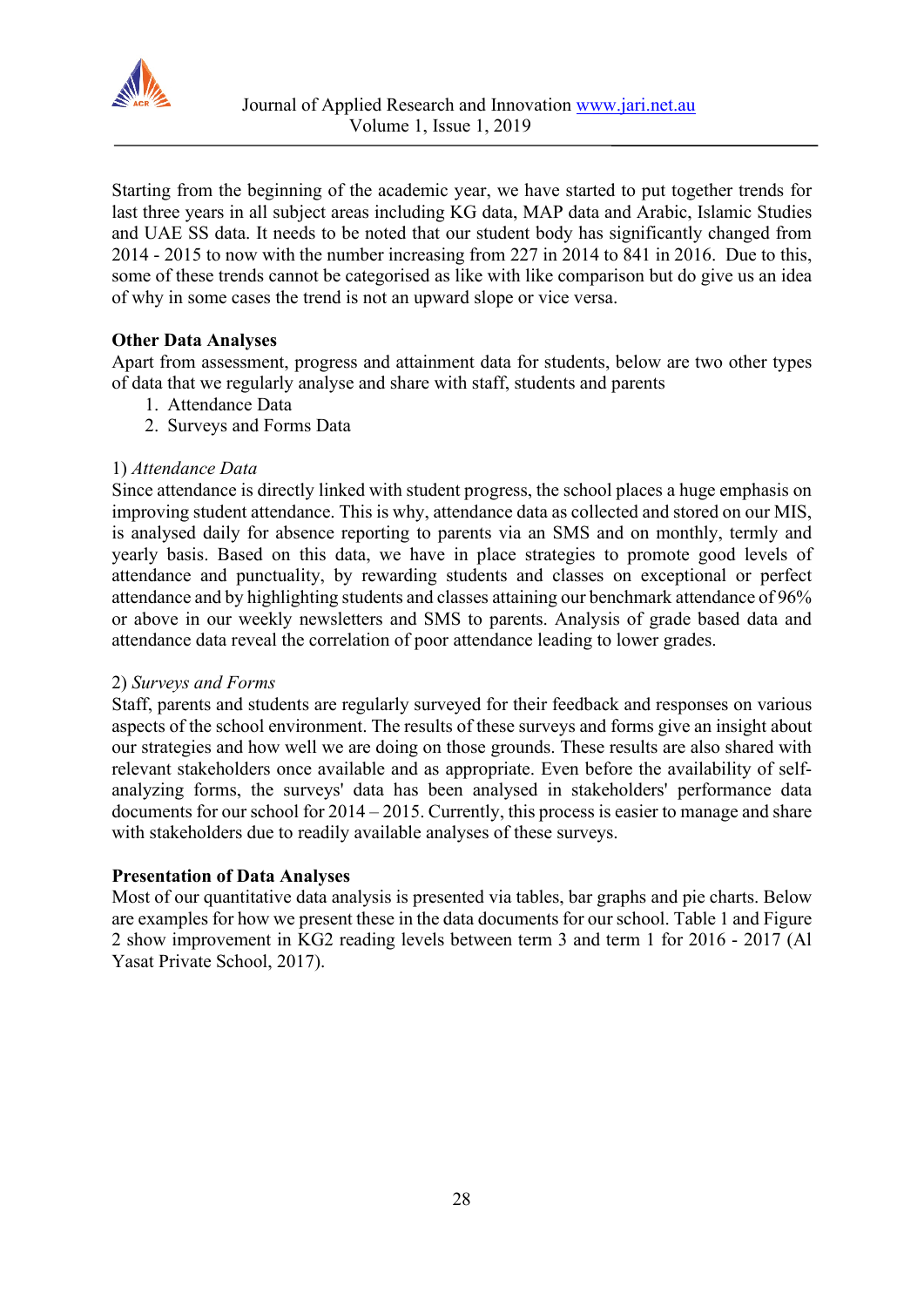



Table 2 and Figure 3 are examples of the type of data share about the progress made by our intervention group students at a Grade 4 level, similar progress information is available for all grades from 1 - 5 in our reading analysis for 2015 - 2016 and 2016 - 2017 (Al Yasat Private School, 2017).

These types of graphs and figures are provided for a range of data including trends data for Arabic and related studies. These are provided across grades as well as over time. Additionally, trends data for attendance or progress in English are easily demonstrated by such devices.

As the analyses process becomes more streamlined, there is a need to consider other aspects of data while formalizing the results. In this next section, these target areas are discussed, focusing on what our school believes should be considered while discussing and analysing student data.



Table 2: Intervention Group Progression Data Figure 3: Intervention Group Progression Data

## **Target Areas for Inclusion in Various Future Analyses**

#### *1. Based on Genders*

So far, all types of assessment data are analysed at grade or class level. However, we do need an analysis based on genders to find out any significant differences between girls and boys. The need for this type of analysis will be important to find any discernible difference between the attainment and progress of girls and boys.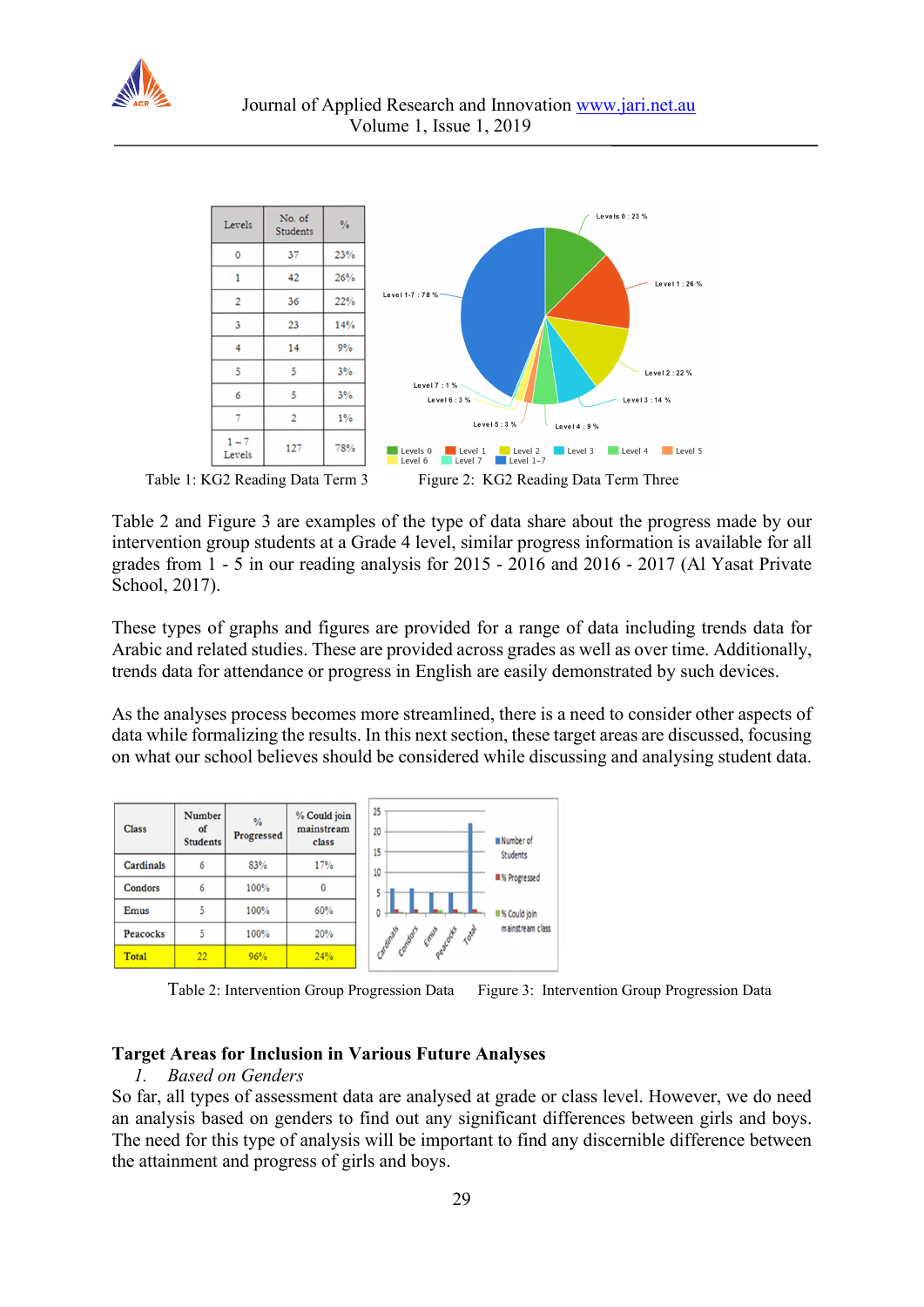

## *2. Based on Ethnicity*

The analyses based on ethnicity will also give us a clear idea to identify any difference between various ethnicities. We do have analyses available for non-native Arabic Speakers which provide us with relatively different progress aspects compared to our majority student body.

## *3. Based on Similar Student Cohorts*

For trends data to be more meaningful for us, our target needs to include the like with like comparisons for students who have been with the school for at least three years. This will require us to identify them across the years for separate analyses for their growth and progress. This process will be streamlined in our coming academic year where most assessment data will be recorded in our MIS system and will help ease out the process of analysis for the team.

## *4. PD (Professional Development) for Teaching Staff for Data*

As the school grows and amount to data increases, it is imperative that data-driven PDs are held for all teaching staff for them to provide their very valuable input in the important process of data analyses. Since teachers are the most important building blocks in identifying areas for improvement driven by data, it will be extremely beneficial to include these in school's annual CPD plan based on the classroom observation of teacher performance.

## *5. Creating Data Teams*

Since the focal school is still relatively new to this process for collecting and meaningfully using data in its perspective, further to meeting the above target, there is an urgent need of forming data teams who work collaboratively in analysing various components of data. Currently, data is analysed by only a few members of staff which are then shared with Heads of Sections and Heads of Departments who trickle down the information to their respective teams. A suggestion is to combine subject leaders, head of section and heads of department and form teams who are actively involved in the process of analysis and are then able to provide meaningful instructional feedback to their teams in order to alter the teaching methodologies.

#### **Conclusion**

*"It is a capital mistake to theorize before one has data. Insensibly one begins to twist facts to suit theories, instead of theories to suit facts."* Sherlock Holmes (Arthur Conan Doyle)

The above quote sums up the importance that can be given to meaningful data and how it is relevant in drawing conclusions, theorise and then passing it on to people who can benefit the most from it. From our school's perspective, different type of collected and stored data is for different categories of people who may need it and eventually benefit from it. Our data gets channelised to various sources including educational governing bodies (in our case ADEC and Ministry of Education), human resources department, finance department, administrative staff, school leaders, middle leaders, teaching staff, parents and students. Basically, it includes all the stakeholders in our community who have access to data that is most relevant to them. This further implies that all types of data have to be given prime importance in terms of proper storage, recording and backups so its availability is guaranteed when needed by various types of people/departments mentioned.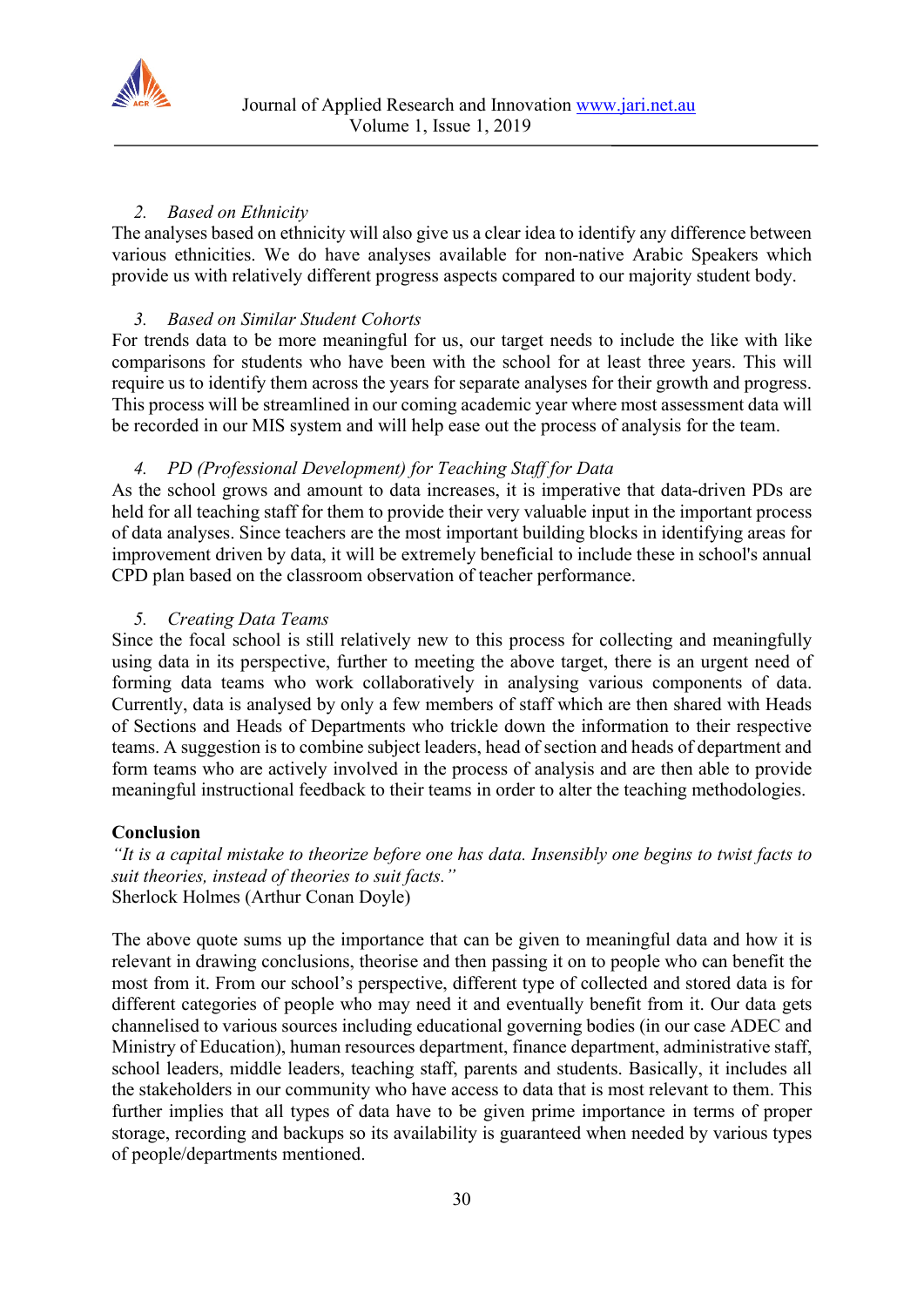

Moving forward with our school planning, we are striving to have more robust data. One of our major targets is to ensure that all relevant data is shared with people in a timely fashion so informed decision making can be made for the progress and betterment of all involved. Sharing of data in a timely fashion is as important as analysing it. The effectiveness of information is lost if it is not passed on in time to those can benefit from it.

Based on our "in place" processes and practices, our target as a school is to keep on strengthening refined strategies on procurement and analyses of a variety of data by building cohesive teams. These teams will need to work in collaboration for devising methodologies to guide the instruction that takes place in a classroom and to ensure that meaningful and achievable targets are set to match our long-term plan for school development.

#### **References**

Al Yasat Private School, (2017). School Data Reports updated 27th April 2017, Abu Dhabi

Buckenmaier III, C (2014). If we have data, let's look at data. If all we have are opinions, let's go with mine. Retrieved on 1 June 2017 from

[http://www.usmedicine.com/editor-in-chief/if-we-have-data-lets-look-at-data-if-all-we-have-are-opinions-lets](http://www.usmedicine.com/editor-in-chief/if-we-have-data-lets-look-at-data-if-all-we-have-are-opinions-lets-go-with-mine/)[go-with-mine/](http://www.usmedicine.com/editor-in-chief/if-we-have-data-lets-look-at-data-if-all-we-have-are-opinions-lets-go-with-mine/)

Chen, H., Chiang, Roger H. L., Storey, Veda C., (2012). Business Intelligence And Analytics: From Big Data To Big Impact. Retrieved on 2nd June 2017 from

http://s3.amazonaws.com/academia.edu.documents/32970305/FROM\_BIG\_DATA\_TO\_BIG\_IMPACT.pdf?A WSAccessKeyId=AKIAIWOWYYGZ2Y53UL3A&Expires=1496402815&Signature=T/zAFJyiTdlhhU5UHzC 6DB10C2g=&response-content-disposition=inline; filename=SPECIAL\_ISSUE\_BUSINESS\_INTELLIGENCE\_RESE.pdf

Doyle, A. C. (2011). *A study in scarlet*. Random House

Harris, P. (2013). 6 Important Stages in the Data Processing Cycle. Retrieved on1 June from <http://www.enterprisefeatures.com/6-important-stages-in-the-data-processing-cycle/>

Jantsch, S., (2017). The Best SEO Tools for Measuring and Comparing Competitor Performance. Retrieved on 1 June 2017 from<https://ducttapemarketingconsultant.com/author/sara/page/6/>

Khan Academy, (2017). Recordkeeping and History. Retrieved on 2nd June 2017 from [https://www.khanacademy.org/partner-content/big-history-project/agriculture-civilization/first-cities](https://www.khanacademy.org/partner-content/big-history-project/agriculture-civilization/first-cities-appear/a/recordkeeping-and-history)[appear/a/recordkeeping-and-historyM](https://www.khanacademy.org/partner-content/big-history-project/agriculture-civilization/first-cities-appear/a/recordkeeping-and-history)organ, Stephan, L. (2014). Guidance on Testing Data Reliability. Retrieved on 1 June 5 and 1 June 5 and 1 June 5 and 1 and 1 and 1 and 1 and 1 and 1 and 1 and 1 and 1 and 1 and 1 and 1 and 1 and 1 and 1 and 1 and 1 and 1 and 1 and 1 and 1 and 1 and 1 and 1 and 1 and 1 and 1 and 1 and 1 and 1 and [http://www.auditorroles.org/files/toolkit/role2/Tool2aAustinCityAud\\_GuidanceTestingReliability.pdf](http://www.auditorroles.org/files/toolkit/role2/Tool2aAustinCityAud_GuidanceTestingReliability.pdf)

Mullins, C. S. (2013). Defining Database Availability. Retrieved on 1 June 2017 from <https://datatechnologytoday.wordpress.com/2013/06/24/defining-database-availability/>